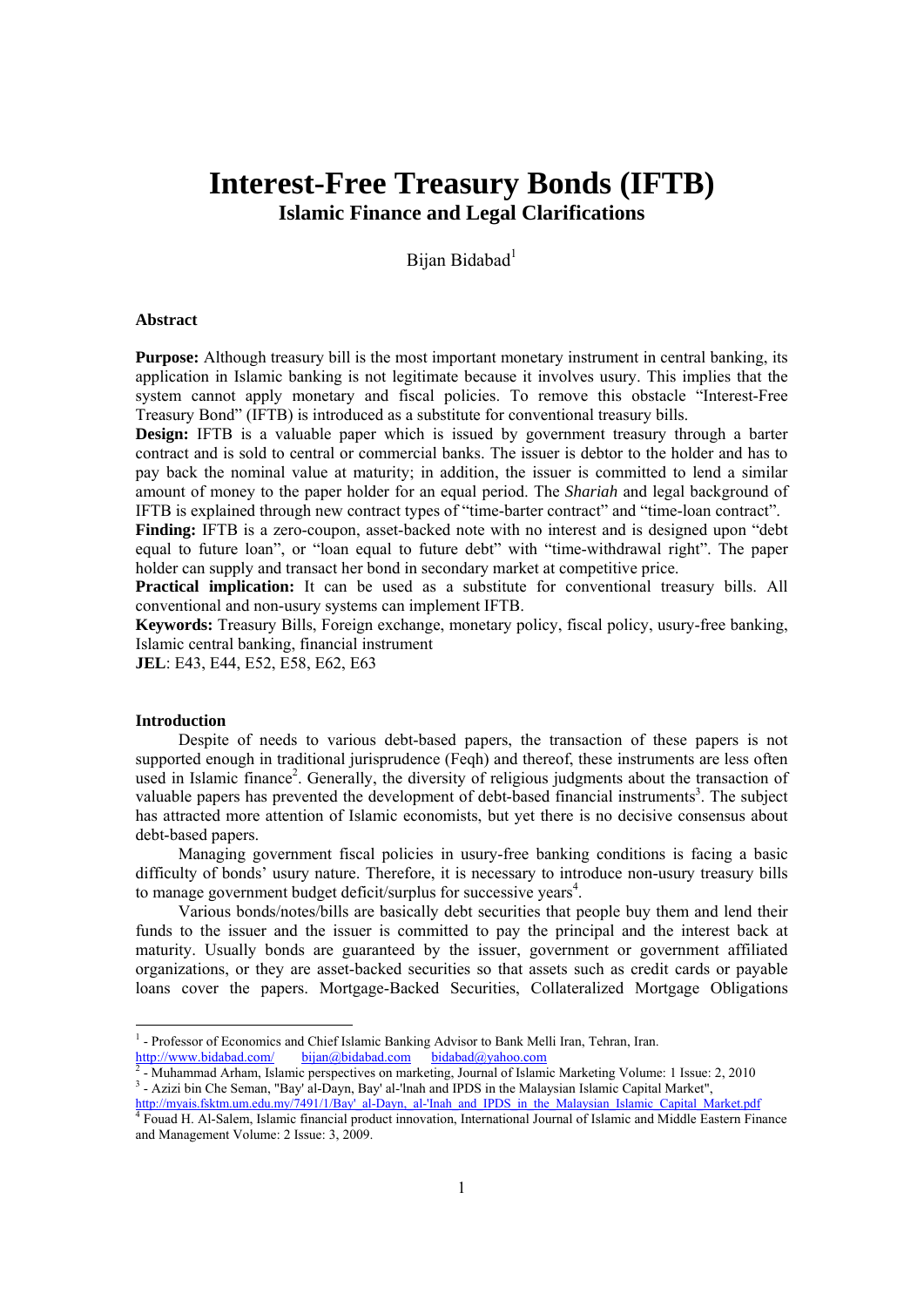(CMO), and Collateralized Debt Obligation (CDO) are kinds of these securities. These papers include: government bonds, municipal securities, corporate securities, asset or mortgage backed securities, government affiliated organizations securities, foreign government securities, and supranational securities. Securities issued by government are called treasury bills, treasury notes, treasury bonds or perpetual bonds that are similar, and their differences are just in their interest rates. All of them might be sold before maturity by deducting the interest. Their maturities are from few days to 30 years and some of them are even perpetual or take several decades. Banker acceptance papers and commercial papers and deposit certificates are also various kinds of bonds used for short term financing. Bonds might be issued in fixed-rate, floating rate, reference-rate (usually LIBOR or EUBOR) or zero–coupon. Interest Only (IO) and Principal Only (PO) might also be transacted in separate. In inflation-Linked (indexed) bonds, the nominal yield is adjusted by inflation rate (Treasury Inflation Protected Security "TIPS"). Some notes are linked to stocks, financial or GNP indices (Equity-Linked Notes). Bearer or anonym bonds are in opposition to registered bonds in which only the owner can claim the debt. Some bonds do not even have a written paper certificate (Book-Entry Bond). We can also mention Lottery Bonds, War Bonds, Serial Bonds, Revenue Bonds, and Climate Bonds as other kinds of bonds.

Callable Bonds allow the issuer to call the holders and buyback the bonds before maturity. Accordingly, in case of decreasing interest rates, the issuer can prevent losses by buying back and obtain cheaper loan. Opposing to this kind of bond is Puttable Bonds (Put Bond or Retractable Bond) allow the holder to apply them to the issuer and sell them back before maturity. Some bonds are both puttable and callable. The prices of these bonds are calculated by deducting call option or put option price from the straight bond price.

Subordinated Bonds have the lowest right in liquidation when the issuer becomes bankrupt; at first, other bond's tranches (Senior Bonds) will be settled and the remainder will be paid to Subordinated Bonds. Therefore, they have higher risk rate in comparison with other bonds.

Bond prices are set in secondary market in comparison with other financial assets. If interest rate increases in banking sector, the price of bonds will decrease, and if the involved risk of the other assets increase, the price of bonds will increase because bonds have collaterals and guarantees and they usually have less default risk. Variation of bank interest rates and rate of return and maturity of other assets and bonds will change the supply and demand of bonds. Inflation expectation will also decrease the real yields of bonds and their prices.

### **Government Fiscal Tune Policies**

Fiscal policies are generally a collection of policies applied to fulfill macro-economic targets or to prevent losses causing from government fiscal performance. Government treasury in managing government income and expenditure flows uses different instruments to adjust government budget in such a way that the government not to be faced with deficit/surplus and provide necessary maneuvers for expansionary/contractionary fiscal policies. The most important instrument for fiscal policy is treasury bill which cannot be applied in usury-free systems because it involves usury.

Central bank can also affect liquidity through open market operations by buying or selling treasury bonds and changes the volume of high powered money and liquidity via monetary expansion mechanism. In conventional monetary systems, treasury bonds are based upon interest and therefore, they involve usury which is forbidden in Islamic banking and cannot be applied.<sup>5</sup> Central bank can also oblige other banks to keep a portion of their assets in the form of treasury notes at central bank to prevent monetary base expansion. Discount rate is also another quantitative measure through which commercial banks can finance their liquidity needs by

 5 - Komijani, Akbar.; Bidabad, Bijan; Appropriate monetary policy for economic stabilization in Iran. Research project no. 111. Ministry of Finance and Economic Affairs, Deputy of Economic Affairs, Tehran, Iran, Phase I, 1992. http://bidabad.com/doc/siyasathayepooli-vol1.pdf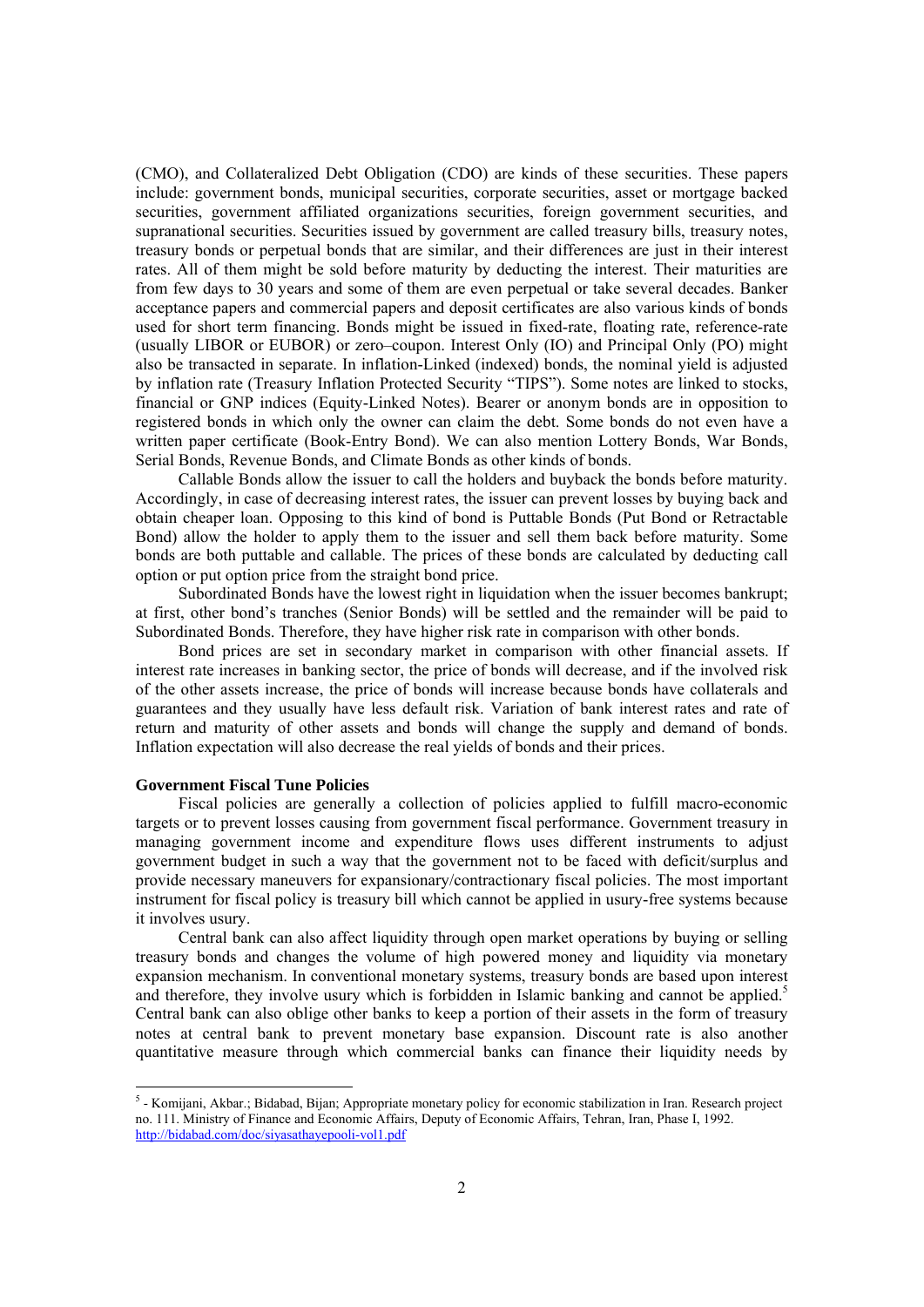discounting their treasury bills at central bank. Central bank can affect free reserves of banking system by changing discount rate.

Regarding the above discussions, it should be noted that in absence of treasury notes/bonds/bills, Islamic government fiscal instruments and monetary instruments cannot assist the government or central bank to apply fiscal and monetary policies. Therefore, in compliance with usury prohibition conditions, we have to innovate new financial instrument to tune economy.

# **Interest-Free Treasury Bonds (IFTB)**

 $\overline{a}$ 

Islamic notes in some countries such as Malaysia are based upon debt transaction. Generally, debt is a money or real commitment, and in other words, selling a debt to a third party is called "debt purchase". Jurists have not consensus on the authenticity of this transaction; some believe it is prohibited, some others (*Shafeies*) consider it acceptable, and some others (*Malekies*) accept it by observing some considerations<sup>6</sup>. Even though zero coupon notes do not compromise any interest before maturity, short selling them in primary and secondary markets through superficial methods cannot be used in usury-free systems because it involves usury. On the other hand, although Islamic zero-coupon satisfies essential transaction elements is *Shariah* problematic because it is applied using *Shariah* tricks. The usury analogy of mortgage notes makes them inapplicable too. Therefore, a new efficient financial tool in compliance with *Shariah* is defined here that can be used in both conventional and interest free systems.

Four kinds of Interest-free bonds were introduced by Bidabad et al  $(2011)^7$  which are in addition to compliance with Islamic *Shariah* (without any *Shariah* trick), are asset-backed. One of them is IFTB that can be issued by government treasury. "Interest-Free Treasury Bonds" or simply IFTB that is introduced in this paper, is a kind of transactable note and is not linked to tangible assets but is an asset-backed zero coupon bond. These notes are issued by government treasury and have substantial difference with conventional treasury bills. The main difference of IFTB with treasury bills is that in the latter the interest rate is not pre-set and funds are exchanged just in form of time-barter as "loan equal to future debt" or, "debt equal to future loan" with "time withdrawal right". IFTB can be transacted by central and commercial banks, financial institutions. The price of IFTB is set at secondary market according to supply and demand and therefore, its yield rate will change proportional to capital rate of return in the economy; and by considering its characteristics, it has no usury content. These notes are not in the realm of consumption loans, and therefore, do not carry the prohibition of usury of consumption loans $\delta$ .

IFTBs are issued with defined nominal prices. Central, commercial, specialized and development banks and money and credit institutions and financial funds which have prudential and legal reserves at central bank, can purchase these bonds and will become rightful to obtain interest-free loans equal to their purchase of these notes at maturity and payback the loan to the issuer at the end.

Accordingly, by buying \$A bonds with maturity of N months, the buyer will have the right to obtain \$A interest-free loan for a period of N months from the issuer of the bonds. The buyer and seller will agree on fixing combinations of \$A and N months so that the buyer can choose smaller, equal or larger than one ratios from \$A in proportion with N months. That is, the amount of money multiplied by time will be equal to  $A \times N$ . In other words, for example, buyer instead of A Dollars, can borrow  $A/2$  Dollars for 2N months at the N<sup>th</sup> month, or \$A/3 for 3N months at the  $N<sup>th</sup>$  month. Where, in all cases the result will be equal to  $A \times N$ . That is:

 $6$  - Al-Sadiq 'Abd al-Rahman al-Gharyani, Al-Mu'amalat Ahkam wa Adillah,  $2<sup>nd</sup>$  ed., 1992, pp. 190.

Muhammad Tawfiq Ramadan al-Buti, Al-Buyu' al-Sha 'i'ah wa Athar Dawabit al-Mabi ala Shar'iyyatiha, Beirut: Dar al-Fikr al-Mu'asir, 1998, pp.370-378.

<sup>7</sup> - Bidabad, Bijan, et. Al.; Interest-Free Bonds and Central Banking Monetary Instruments. International Journal of Business and Management Science. Vol. 3, no. 3, August 2011.

<sup>&</sup>lt;sup>8</sup> - Bidabad, Bijan. Economic- Juristic Analysis of Usury in Consumption and Investment Loans and Contemporary Jurisprudence Shortages in Exploring Legislator Commandments. http://www.bidabad.com/doc/reba-en.pdf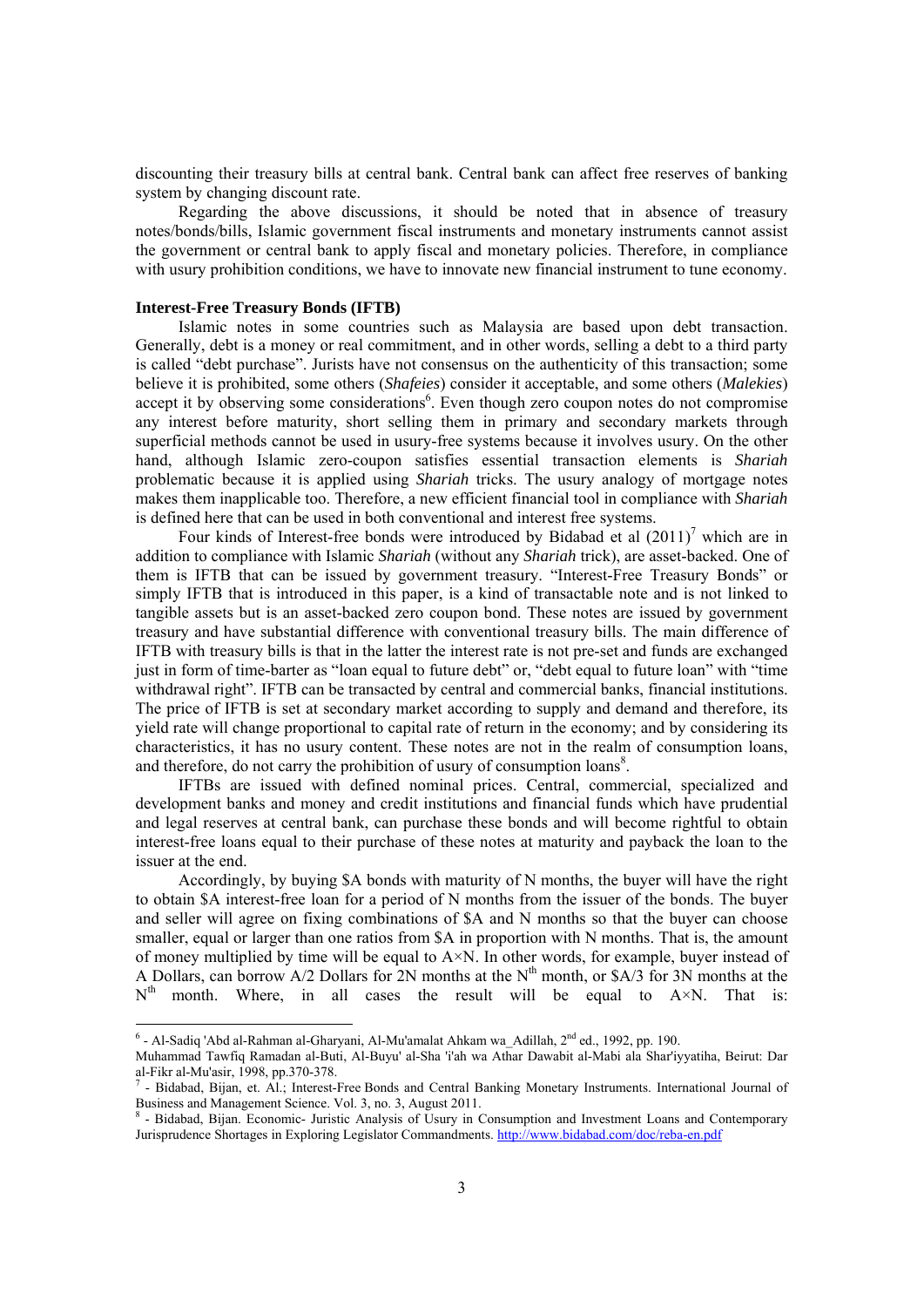$(A/2)\times(2N)=(A/3)\times(3N)=A\times N$  or generally speaking, instead of \$A, we will receive \$A/k for k×N months after the N months. The parameter k can be any agreed figure accepted mutually by the parties, or offered by the buyer.



**Figure 1. Two-Phases of Interest-Free Bonds**

Generally, these bonds have two time periods and two maturity dates as shown by figure 1. The first period is equal to N months from the selling time to first maturity, and the second time period is from the first maturity date (N) until the payback date of funds (kN+N) or second maturity date. The first maturity is when the seller of papers is obliged to provide the loan equal to A dollars for N months, or A/k dollars for kN months to the buyer. Therefore, the first maturity occurs at the end of N months. The second maturity is at the end of contract when the seller will receive back his funds after kN+N months after selling time.

Since banks have prudential and legal reserves at central bank, they will not face loan defaults. In this regard, they can transact these papers in the "Interest-Free Secondary Market". The buyers and sellers at this market generally may be commercial, specialized and development banks and money and credit institutions and reputable funds whom are supervised by central bank and have prudential and legal reserves at central bank. In addition, government and private sector can enter this market by considering certain conditions.

Accordingly, by buying these notes with defined maturity, the buyer will have the right to obtain interest-free loan for the same period from the seller at maturity. The buyer and seller will agree to select a combination of the amount and maturity so that the buyer can select ratios less/more or equal to one of the amount in proportion to maturity time by which the result of multiplications of the amount and time for both loans become equal. In practice, these two loans have two different maturity times. Actually there are two periods and two maturities. The first period starts from the selling time of bonds until the first maturity in which the seller becomes debtor and the buyer becomes creditor, and the second period starts from the first maturity date and ends after the payback of the interest-free loan. The receiver of the interest-free loan will become debtor and the one who has provided the loan becomes creditor in the second period.

Essentially, IFTB is a document which defines two different rights pertaining between two transacting parties. The seller of the notes commits to provide the buyer a loan equal with the amount he has bought, and for the same period of time. The simple description of the subject is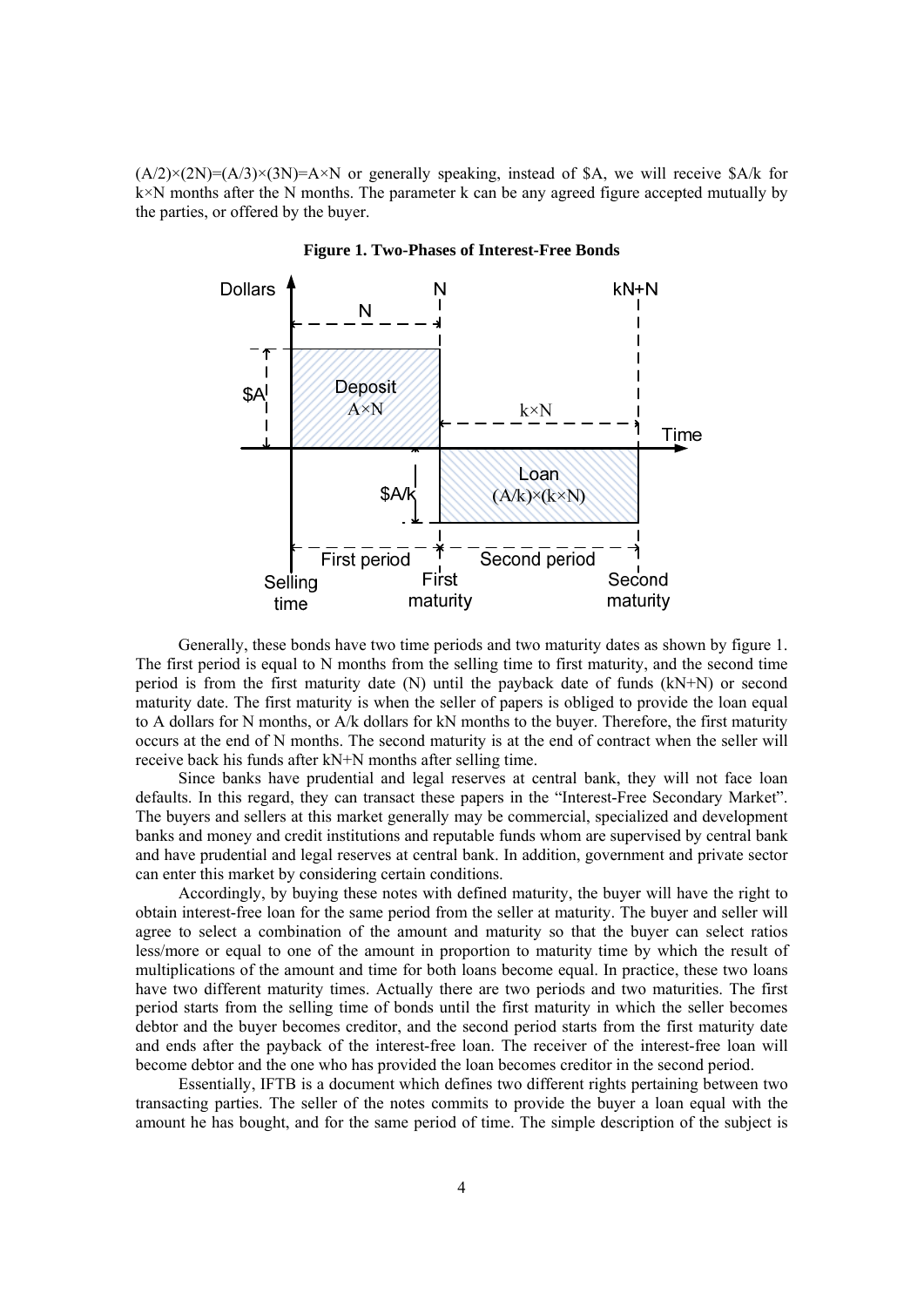that two persons decide to render equal funds to each other for equal periods as deposit. In this case, no extra privilege is considered for neither parties. On the other hand, since the holder of the bonds obtains the right to receive interest-free loan at maturity, he can transfer his right to a third party. These bonds are transferable over internet.

Since banks have obligatory and prudential deposits at central bank, they will not be faced with defaults for the loans and therefore, can transact these notes in the secondary IFTBs market. The buyers and sellers of these bonds are central, commercial, specialized and development banks and those money and financial institutions and funds that have obligatory and prudential deposits at central bank.

## *Shariah* **and Legal Permissions of Interest-Free Bonds**

Essentially, usury occurs in loans, and loans have two different kinds of consumption and drawing loans. Drawing loans are known as investment loans which result in profit/loss and the loan itself is not for spending or consumption. Consumption loans are used for every day life uses. *Shariah* prohibition reasoning mostly concern consumption loans<sup>9</sup>.

 "Transaction usury" is defined as transacting a measurable commodity/money with a surplus amount of the same commodity/money. Because of the excessive amount paid to the other party, this transaction involves usury and is prohibited by *Shariah*. In "transaction usury", transacting equal amount along a time period is not considered, but transacting with an extra amount is at the focus of attention. That is why Interest-Free Bonds in general and IFTBs in particular do not enter into the domain of "usury transaction"; because its financial activity is not based upon transaction of extra amount and just equal amounts are bartered along two time periods and creditor obtains no surplus.

In "loan usury", a person gives a loan (money or commodity) and receives it back with a surplus. In "loan usury", the surplus has not necessarily the same type or quality of the original commodity and includes any kind of surplus. Interest-Free Bonds and IFTBs are not "loan usury" as well.

The spiritual reference of the verses 278-281 of Surah of *Baqarah*: "**Your capitals will be yours, you won't suppress and will not be suppressed**" approves the correctness of Interest-Free Bonds10. This is because according to "**Your capitals will be yours**", the principal loan will be returned to the lender, and in order to prevent doing any oppression, or being oppressed "**You won't suppress and will not be suppressed**", he will receive loan in an equal amount of what he had lend which is exactly in compliance with the meaning of this verse.

Many of monetary and banking activities are regarded as new subjects in Civil Law. Civil Law has not reckoned all transaction contracts and has just mentioned some evidences such as pure transaction contract, conditional transaction, forward deal, spot transaction, over the counter transaction, future (*Salaf*) and pre-paid (*Salam*) purchase, irrevocable transaction, optional transaction, valuable metals transaction, unauthorized transaction and etc. Therefore, we will not be wrong if we consider IFTB with its similarities to "transaction contract" in Civil Law, while

.<br>`` - «يَا أَيُّهَا الَّذِينَ آمَنُواْ اتَقُواْ اللّهَ وَذَرُواْ مَا بَقِىَ مِنَ الرّبَا إن كُنتُم مُّؤْمِنِينَ. فَإن لَمْ تَفْعَلُواْ فَأْذَنُواْ بحَرْب مِّنَ اللّهِ وَرَسُولِهِ وَإن تُبْتُمْ فَلَكُمْ رُؤُوسُ أَهْوَالِكُمْ لاَ تَظْلِمُونَ وَلاَ تُظْلَمُونَ. وَإن كَانَ ذُو عُسْرَةٍ فَنَظِرَةٌ إلَى مَيْسَرَةٍ وَأن تَصَدَّقُواْ خَيْرٌ لَكُمْ إن كُنتُمْ تَعْلَمُونَ. وَاتَقُواْ يَوْمًا تُرْجَعُونَ فِيهِ إلَى اللّهِ **ثُمَّ تُوَفَّى كُلُّ نَفْسٍ مَّا كَسَبَتْ وَهُمْ لاَ يُظْلَمُونَ.**»

<sup>&</sup>lt;sup>9</sup> - God says in holy Quran that: consumption loans are opposing charity and God will vanish usury and increase . «يَمْحَقُ اللّهُ الْرِّبَا وَيُرْبِي الصَّدَقَاتِ» .267 charity; Surah: Baqarah, Verse

Those who are believers should care about God; leave what is left through usury. But if you don't, you should know that you are fighting against God and his messengers; and if you repent, your capitals will be yours'. You won't suppress and will not be suppressed. If your debtors are poor, give them time until they obtain money; and if you bestow, it will be much better for you if you understand. Beware of the day you return to God, and then whatever obtained, will be returned to everybody; and they will not be suppressed.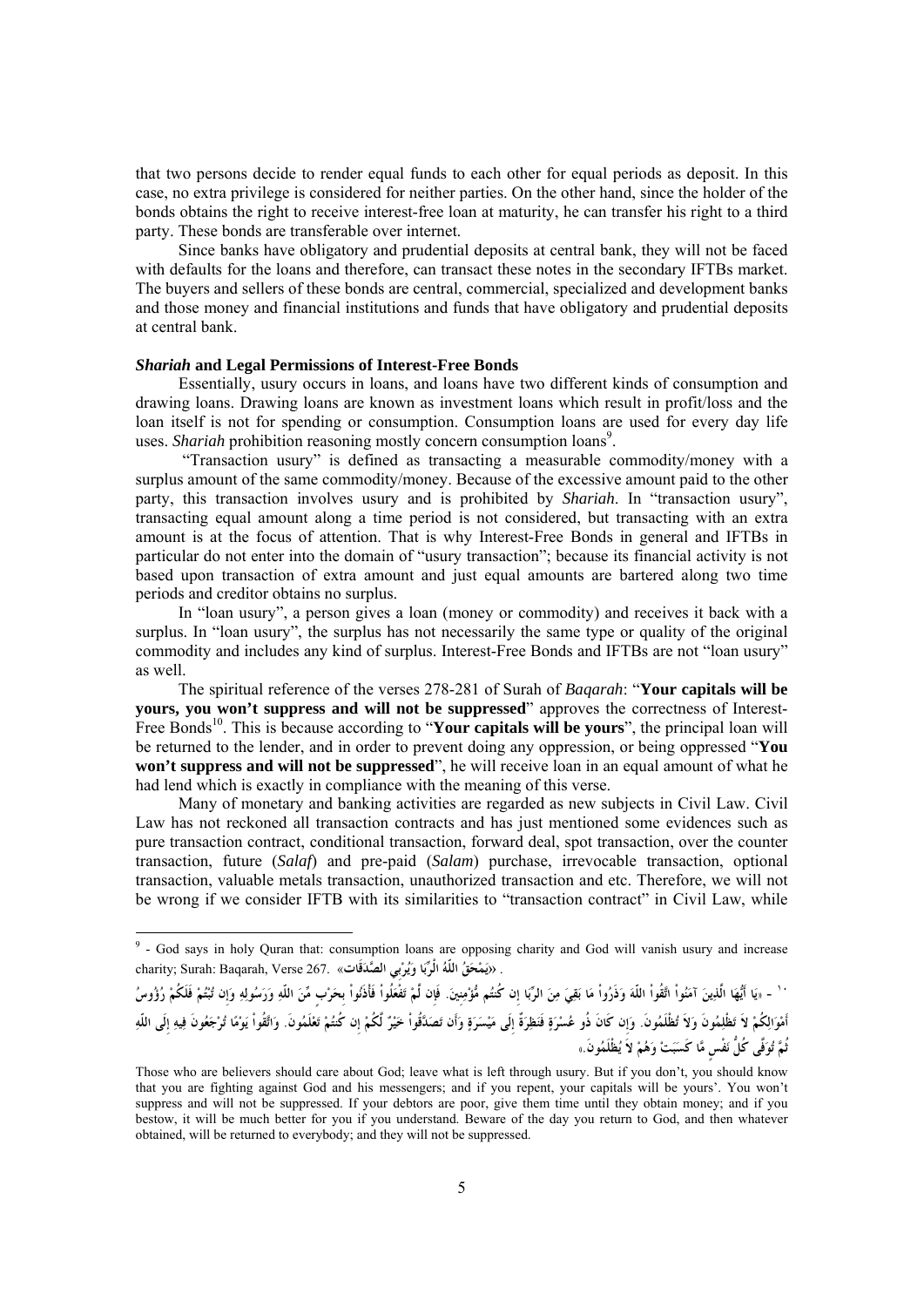possessory right is suspended during the time period of contract.

Promissory contracts seem to be a solution for legal framework of IFTB. New "counterloaned contract" in which two parties decide to deposit a specific asset with the other party for a same period, and also "counter-trust contract" can be defined in this regard. But revocability of promissory contracts creates difficulty for application of "counter-loaned contract" and "countertrust contract" and "donation against loan contract" with zero donations in applying Interest-Free Bonds<sup>11</sup>. In this connection, application of "time-barter contract" is not meaningless. Accordingly, we define "time-barter contract" in which a party lends an asset to other party, in order to receive the same asset from him in future without considering that one of them is assets and the other is its price. If we consider the loan contract without surplus "time-loan contract" might also be defined. We may define "time-loan contract" according to which each party loans the possession of his own specific asset to the other and the other party will loan back the similar asset with similar quality and amount to him at maturity date of the contract, and if he cannot render the same asset, he should pay its spot price at the time of contracting. In all of these frames, one deposits some asset with the other person and he will pay back the same amount at the maturity without any surpluses or privileges.

#### **Economic Effects of IFTB**

-

Issuance of IFTBs provide necessary conditions for financing government and the government can adjust his budget policies by transacting these notes. If central bank buys these papers, in first period has increased the supply of high powered money in the economy and creates a commitment for the government to deposit the same amount with central bank at the second period. After the second maturity, receiving back the deposited funds by central bank, the issued notes will get out of circulation. Since these activities affect high powered money, it will have an expansionary effect at the first period and a contractionary effect at the second period. On the other hand, in the first period, because of the increase of government fiscal resources, it will have expansionary effect on government budget and contractionary fiscal effect at the second period. These effects are shown by figure 2 through IS and LM curves. At first the equilibrium is at point E<sub>1</sub> and moves to point  $E_2$  after the issuance of IFTB and then at the beginning of the second period moves back to point Eı again. Therefore, in the first period the interest rate (r) will decrease and production (y) will increase, but at the second period the effects are reversed.



<sup>&</sup>lt;sup>11</sup> - Bidabad, Bijan, Legal analysis of Interest-Free Bonds http://www.bidabad.com/doc/legal-analysis-of-non-usurybonds.pdf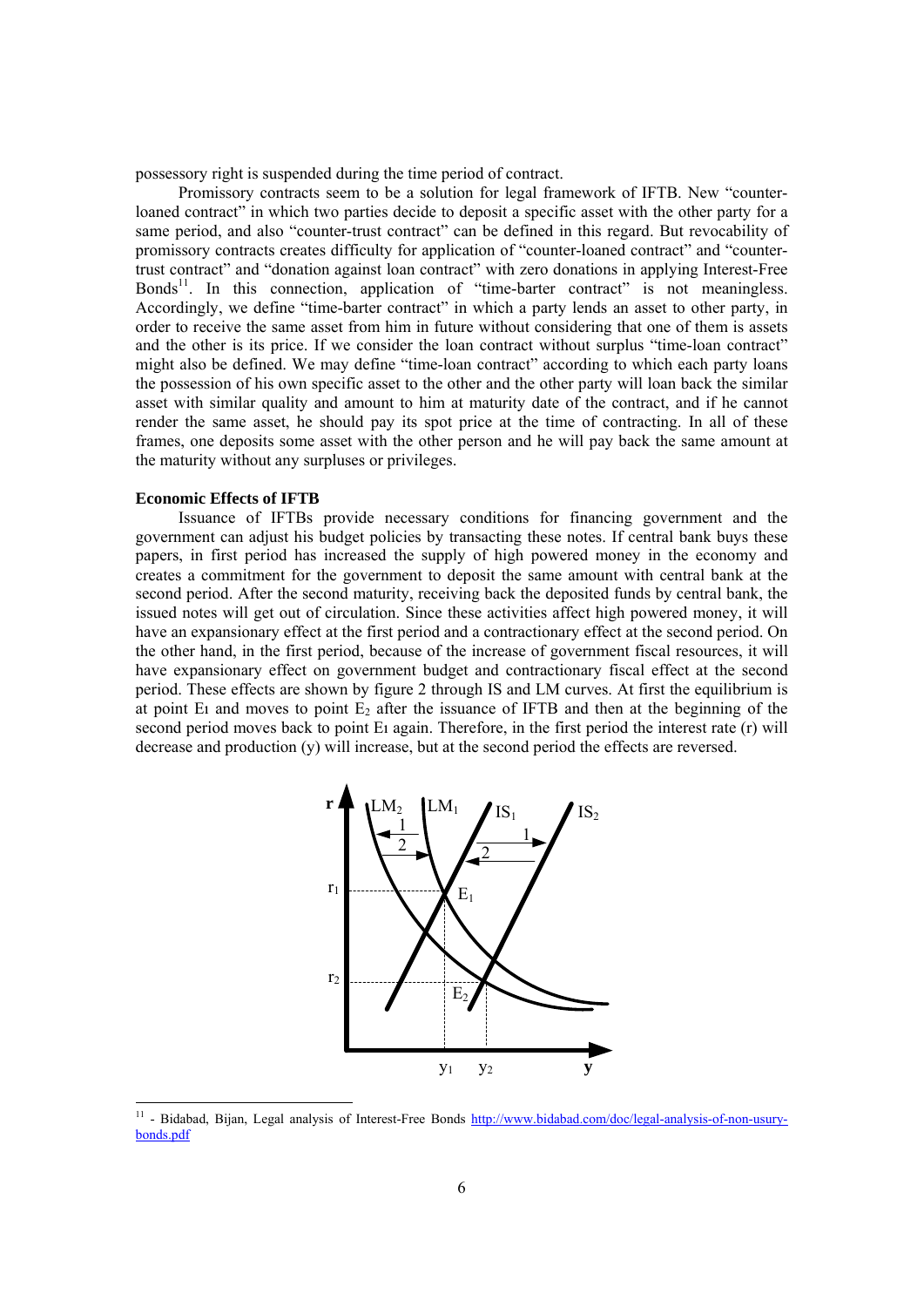# Figure 2

Considering the phases of recovery, prosperity, recession and crisis conditions in business cycles<sup>12</sup> and the duration of positing economy in each phase, central bank can define A, N, or k parameters of IFTB in such a way to dampen fluctuations of business cycle. This policy is similar to monetary fine tuning policy in conventional central banking.

Since these bonds can be transacted in secondary Interest-Free Bonds market, they can have adjusting effects through the relation between the IFTBs prices and interest rate. Whenever interest rate is high, the transacting price of IFTBs will decrease in the first period and will increase banks' incentives to deposit their funds with government by buying IFTBs to obtain resources in the second period. Thereof, during economic prosperity phase of the cycle, when interest rate is high, transacted IFTBs restricts banks' free reserves and prevents widening of cycle range. Inversely, whenever interest rate is low, the price of IFTBs increases during the first period and decreases the incentive for banks to deposit their resources at the treasury for receiving future resources in the second period. This leads to expand free reserves of banks during economic crisis when interest rate is low and prevent the widening of the cycle and exacerbation of the crisis. On the other hand, by adjusting buy and sale of IFTBs, central bank can affect liquidity through changing the supply of high powered money and thereof, interest rate. Accordingly, IFTBs can substitute the prevailing treasury bills in conventional banking.

When expected inflation and interest rate are different in the first and second time periods. the economic effects will be different. If the real expected natural interest rate for the second period is more or less than the first period, its effects on supply and demand of IFTBs will be different. The more is the expected natural rate of interest for the second period, the more will be the price of IFTBs during the first period and on the contrary, the less the natural expected rate of interest in the second period, the less will be the price of IFTBs during the first period. This phenomenon is very important for central bank to adjust monetary policies to stabilize economic activities and on the other words; IFTBs cause the expectation to play a basic role in controlling banks' credit behavior. That is to say, if banks expect increase (or decrease) of natural interest rate for the second period, then they will take increasing (or decreasing) IFTBs supply policy. Regarding the changes of natural interest rate during recovery, prosperity, recession and crisis, form economic point of view, this mechanism can be a factor in shortening business cycle range.

In continuous inflationary conditions, the effects of IFTBs do not change much. If expected inflation rates are similar in both periods, inflation will not affect the transaction of IFTBs; but if expected inflation rates are different in the two periods, we should expect different prices for IFTBs in the secondary market. Accordingly, by assuming fixed interest rate, we may have the following cases for IFTBs prices, the average expected inflation rate in the first period is less than in the second period; the price of IFTBs in the first period will be higher than in the second period, and if the average expected inflation rate in the first period is higher than of the second period, the condition is reversed and the price of IFTBs papers will be lower in the first period.

Deposit and credit interest rates have also significant effects on IFTBs prices. These effects can be considered for the first and second time periods of IFTBs regarding periods' length and position of economy at different phases of business cycles to apply suitable monetary and fiscal policies to adjust the economy.

Issuing IFTBs (in domestic money) affects foreign exchange rate through monetary effects. Money supply change in relation with foreign currency supply affects the economy through monetary channels and interest rates parity $13$ .

-

<sup>&</sup>lt;sup>12</sup> -Bidabad, Bijan. Stabilizing Business Cycles by PLS Banking and Ethic Economics http://bidabad.com/doc/pls-business-cycles-en.pdf<br>
<sup>13</sup> - Bidabad, Bijan (1994) General Monetary Equilibrium, http://www.bidabad.com/doc/monetary-ed8.pdf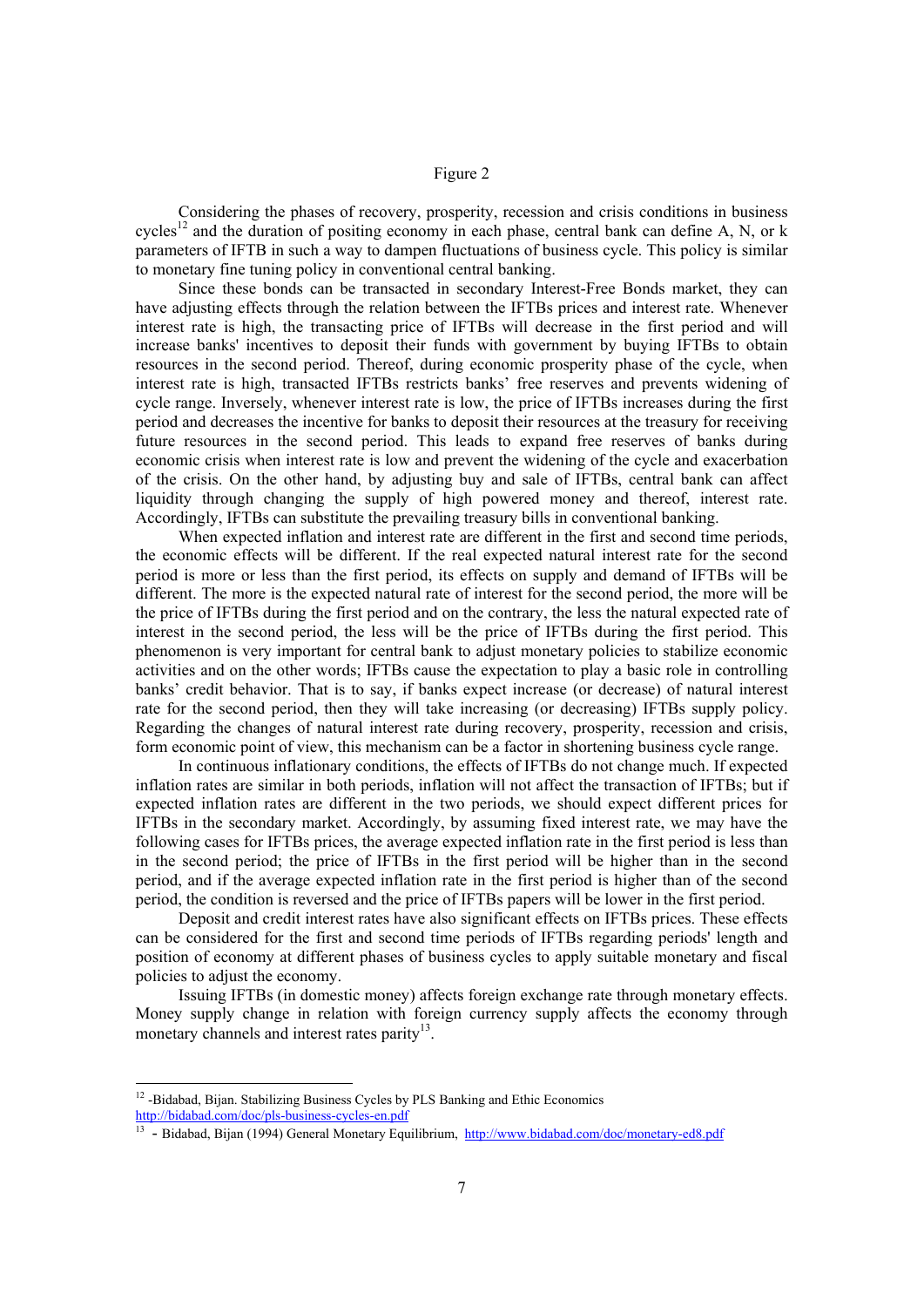

Figure 3

When commercial banks buy IFTBs, in addition to increase the volume of IFTBs in the market in the first period, lead to increase government fiscal resources in the same period, but the volume of liquidity is not affected. In the second period, the same amount of banks' free reserves which had been reduced in the first period will increase and will have fiscal contractionary effect on government budget. Volume of liquidity in the economy will not change in neither of periods. This effect is shown by the movement of IS curve in figure 3. Equilibrium of the economy is at  $E_1$ at the beginning and after the issuance of IFTBs by government and its purchase by banks, will move the equilibrium to point  $E_2$ . The IS curve will return to  $E_1$  at the beginning of the second period. Therefore, it decreases interest rate (r) and increases production (y) at the first period, but in the second period the reaction will be reversed.

# **Foreign Exchange Interest-Free Treasury Bonds**

-

Foreign exchanges nominated bonds are used very much. Development of internet communication network in international bonds markets and possibility of foreign exchange and interest rate swaps have created new possibilities to hedge future exchange rate changes. Foreign exchange bonds are exposed to exchange rate risk and sovereign risk as a result of laws and regulations changes in different countries. Foreign exchange nominated bonds can have coupons in other currencies. Some of these notes that are guaranteed by international organizations and unions<sup>14</sup> can be transacted at international markets. The interest rate of foreign exchange nominated bonds is usually LIBOR plus a margin which covers the changes of national currency and sovereignty risk of the country that has committed the payback of the principal of the bond.

Similar to Domestic Money IFTBs, foreign exchange nominated IFTBs can also be issued. The issuer of these notes is also the government and their buyers are similar to the buyers of Domestic Money IFTBs. The only difference is that the nominal value of exchange bonds can be in one currency and in two different currencies for the first and second periods. In neither cases and especially in the second case with two different currencies for the two periods, the transaction is not facing usury doubt.

The monetary effect of issuing Foreign Exchange IFTB is similar to issuing IFTBs in domestic money and in addition, it has stabilizing effect on supply and demand of foreign

<sup>&</sup>lt;sup>14</sup> - Global bond, Eurobond, Yankee bond, Bulldog bond, Kangaroo bond, Maple bond, Bond Samurai.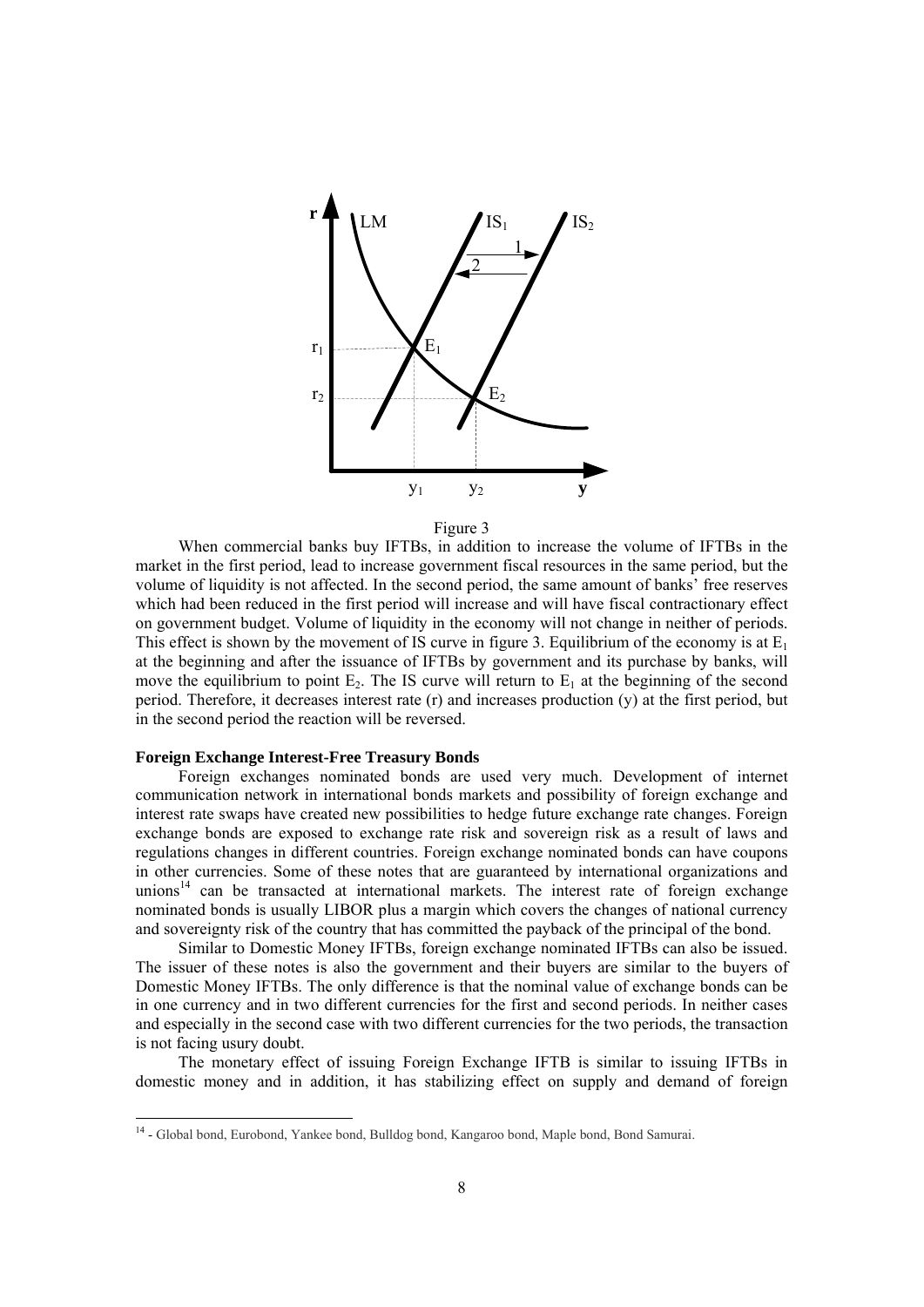exchange. Central bank can use this issue to manage exchange rate and by changing supply of various foreign exchanges in short term. This instrument has different effects when the foreign exchanges are similar or different in the two time periods of IFTB. If the exchange rates are the same in both periods, it will hedge the buyer for future fluctuation of exchange rate in the second period and if different exchanges are used in the two periods, the hedging effect will be on the second period exchange. Except for central bank, other banks can obtain this hedging through buying these notes.

## **Secondary Market for Transaction of Interest-Free Treasury Bonds**

IFTBs are issued over the Non-usury Scripless Security Settlement System (NSSSS) with certain nominal prices as a bid for auction with no base price. The issuer (government) puts a deadline for accepting bids. Then, notes are sold to the highest bidder after the deadline. Since the issuer has not defined any base price below the nominal price, competitive prices are formed through the buyer's and sellers' perceptions of present and future interest rate and inflation rate expectations. All conditions and principles of the *Shariah* transaction are fulfilled, and there is no doubt of usury. The bought IFTBs can be transacted again in secondary market website (NSSSS). The designed mechanism for transaction of IFTBs increases market efficiency and convergence of their yields rates to real sector rate of return<sup>15</sup>.

# **Summary and Conclusion**

Islamic financial instruments should have two main characteristics of being usury-free, and efficient in applying monetary and fiscal policies and liquidity and budget management of government and banks and non-banking money and financial institutions. One of the effective instruments is treasury notes which capable the government and central bank to apply monetary and fiscal policies. But because of the involvement of interest rate in conventional treasury bills, they have usury content and are not legitimate from *Shariah* point of view in Islamic banking and practically the application of this instrument by monetary authorities and government is forbidden by Islamic law.

This paper introduced a substitute for treasury bills which in addition to being interest-free, can be used in monetary and fiscal policies efficiently. IFTBs can be issued and by government for fiscal policies purposes and central bank can buy these bonds to perform her monetary policies. Commercial banks can buy or sell these bonds to adjust their financial flows as well.

The secondary market of these notes is over web and in the NSSSS system, without any base price. No lower price than its nominal price is considered by the issuer (government) and the competitive prices offered by buyers on the basis of interaction of expected interest rate and inflation, will form the price.

All governments and central banks of both groups of countries that are and are not willing to prohibit usury can apply IFTBs without any problem.

#### **References**

-

- Al-Sadiq 'Abd al-Rahman al-Gharyani, Al-Mu'amalat Ahkam wa Adillah,  $2<sup>nd</sup>$  ed., 1992.
- Azizi bin Che Seman, "Bay' al-Dayn, Bay' al-'lnah and IPDS in the Malaysian Islamic Capital Market", http://myais.fsktm.um.edu.my/7491/1/Bay'\_al-Dayn,\_al-'Inah\_and\_IPDS\_in\_the\_Malaysian\_Islamic\_Capital\_Market.pdf
- Bidabad, Bijan; Siahpoush, A.; Mirzaee Ghazi, M.; Aljabouri, S.; Gholami, Z.; Sharifi, A.; Shams, A.; Akbarzadeh, Sh.; "Interest-Free Deposit Certificate" detailed plan, Bank Qarzulhasanah Mehr Ran, Tehran, 2010.
- Bidabad, Bijan. Economic- Juristic Analysis of Usury in Consumption and Investment Loans

<sup>&</sup>lt;sup>15</sup> - Bidabad, Bijan; M. Allahyarifard. IT based usury free financial innovations http://www.bidabad.com/doc/non-usury-finance-it-en.pdf